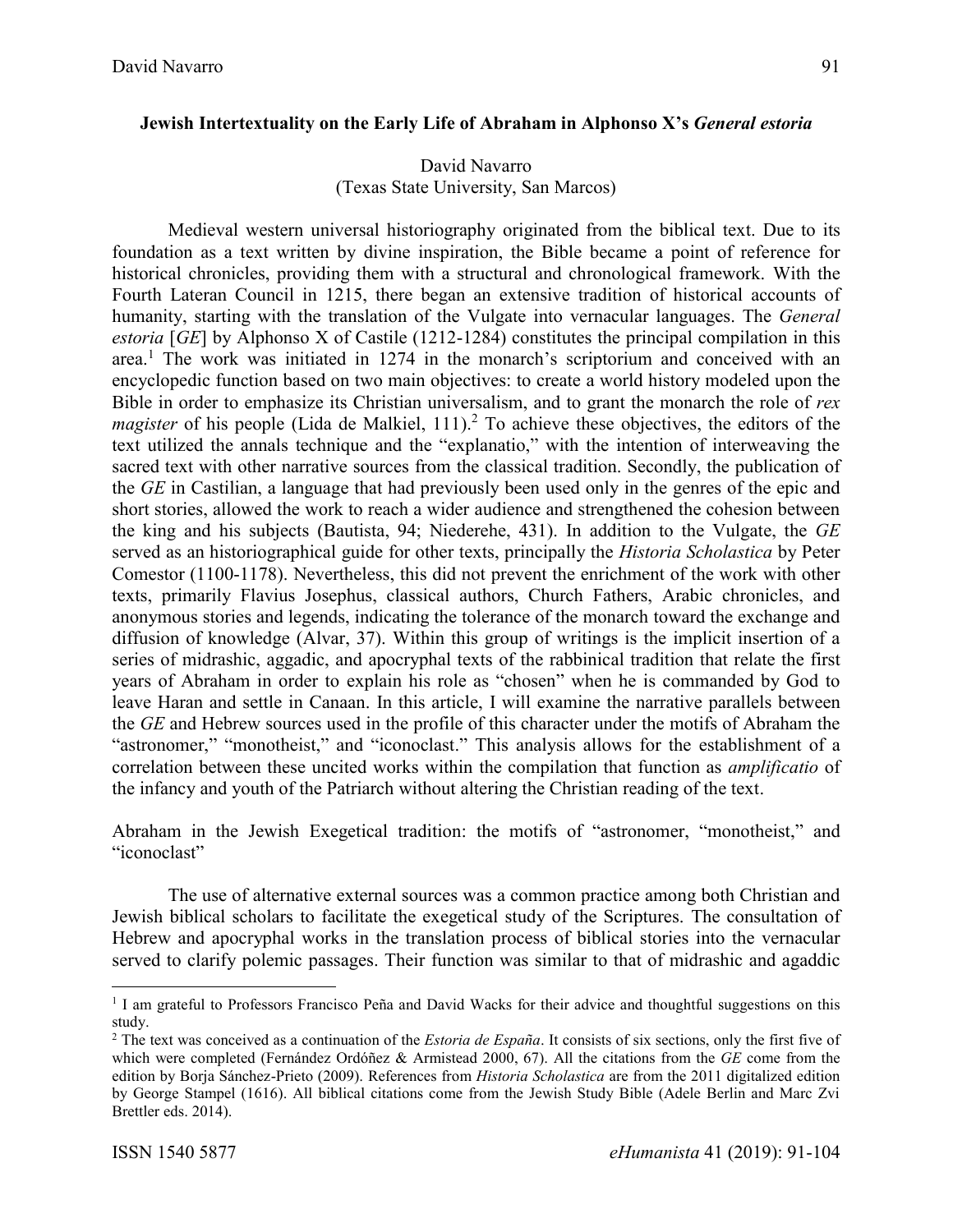$\overline{\phantom{a}}$ 

literature used by Hebrew exegetes to creatively interpret the literal message through the use of an explicatory comment or inter-text.<sup>3</sup> One of the most important episodes of Genesis is centered around the character Abraham. The story of the first Patriarch's life is gleaned from just a handful of verses in the Vulgate (Genesis 11:26, 28, 31), beginning at age 75 when he leaves Haran and settles in Canaan by God's calling. <sup>4</sup> Abraham's youth and early manhood, crucial periods when he had apparently come to know the One creator, were objects of scrutiny by early Jewish exegetes due to the lack of information in the biblical account. This led to a rich and varied interpretive tradition to sustain the attributes and qualities that made Abraham stand out from other individuals. In midrashic narrative, Abraham's conversion occurs gradually and at an early age through various stories that portray him under two initial motifs: Abraham the *astronomer* and Abraham the *monotheist*. Astronomy, which serves to foretell his birth, also represents the means through which he will discover monotheism (Jones, 72). Two stories that reflect this tradition are the *Maaseh Avraham* [*Story of Abraham*] and *Sefer Hayashar* [*Book of Jasher*]. The first one, an anonymous late medieval midrashic work on the life of Abraham, relates how the astronomers of King Nimrod, after studying a star in the firmament, predict the future dethronement of the monarch by a young man who will be born within his kingdom.<sup>5</sup> As a result of this momentous prediction, Abraham's mother, who was already pregnant at the time, takes refuge in a cave. After giving birth to Abraham, she abandons him while he is nourished by the angel Gabriel with milk for ten days. <sup>6</sup> The midrashic work *Sefer Hayashar* [*Book of Jasher*], dated in the late  $12<sup>th</sup>$  century, narrates a similar version of the story that takes place on the same night of Abraham's birth.<sup>7</sup> Nimrod, after being advised by his astrologers that the appearance of

<sup>3</sup> *Midrash* (interpretation) and *[aggadah](https://jwa.org/encyclopedia/glossary/aggadah)* (narration) refer to the two types of rabbinic literary activity. The former represents ancient rabbinic interpretation of Scripture while *aggadic* literature is focused on legendary and non-legal strata of the biblical texts in the form of parables, legends, humor, and small talk (Goldin, 509-515).

<sup>4</sup> The first mention of Abraham, under the name of Abram, appears in Genesis 11:26, at the end of a genealogy that stretches from Shem to Terah. After, verses 27 to 32 describe Abram's family and their experiences in Chaldea: his brothers Nahor and Haran, his wife Sarai, his nephew Lot, as well as the lengthy journey undertaken by Terah and his clan from Ur to Chaldea. Chapter 12 begins when God calls upon Abram, ordering him to leave his country [*lekh lekha*], and continues the story with the episodes describing the covenant of the circumcision [*berit milah*] (17: 10); the name changes to Abraham and Sarah (17: 5, 15); the blessing of Ishmael and the promise of the birth of Isaac (17); the announcement of Sodom's destruction (18); the destruction of Sodom (19); the visit to the court of Abimelech (20); the birth of Isaac and the expulsion of Hagar and Ishmael (21); the binding of Isaac [*akedah*] (22); the death and interment of Sarah [*khayyei Sarah*] (23); the marriage of Isaac to Rebekah (24); and the death of Abraham (25: 7-11).

<sup>5</sup> Written in Arabic and later translated into Hebrew, the purpose of the text aimed to reclaim Abraham as the first monotheist and adversary of all forms of idolatry by drawing material from other literary sources known to Jewish exegetes, including the Torah, the Talmud, the Targumim, classic midrashim, the siddur, and the Qur'an. It was first published in a late midrashic compilation called *Sefer Ben Sira* in Constantinople in 1580 (Mehlman, 4). The narration of the facts in this work maintains parallelisms with the birth stories of the prophets Moses and Christ: the appearance of a star in the firmament and the slaughter of innocents by Pharaoh and Herod, respectively. See Exodus 1:16; and Matthew 2:1-18.

<sup>6</sup> "When her time approached, she left the city in great terror and wandered toward the desert, walking along the edge of a valley, until she happened across a cave. She entered this refuge, and on the next day she was seized with throes, and she gave birth to a son. […] God sent Gabriel down to give him milk to drink, and the angel made it to flow from the little finger of the baby's right hand, and he sucked at it until he was ten days old" (in Ginzburg, 168- 170).

<sup>7</sup> Also known under the titles *Toledot Adam* and *Dibre ha-Yamim be-'Aruk*, the work covers the biblical account from the Creation in Genesis to a summary of the initial Israelite conquest of Canaan (Jones, 75-76). In his endeavors to explain all biblical subjects, the author invented entirely new narratives, interweaving them with certain passages of the Bible, including, for example, an explanation of the murder of Abel by Cain. Written in Italy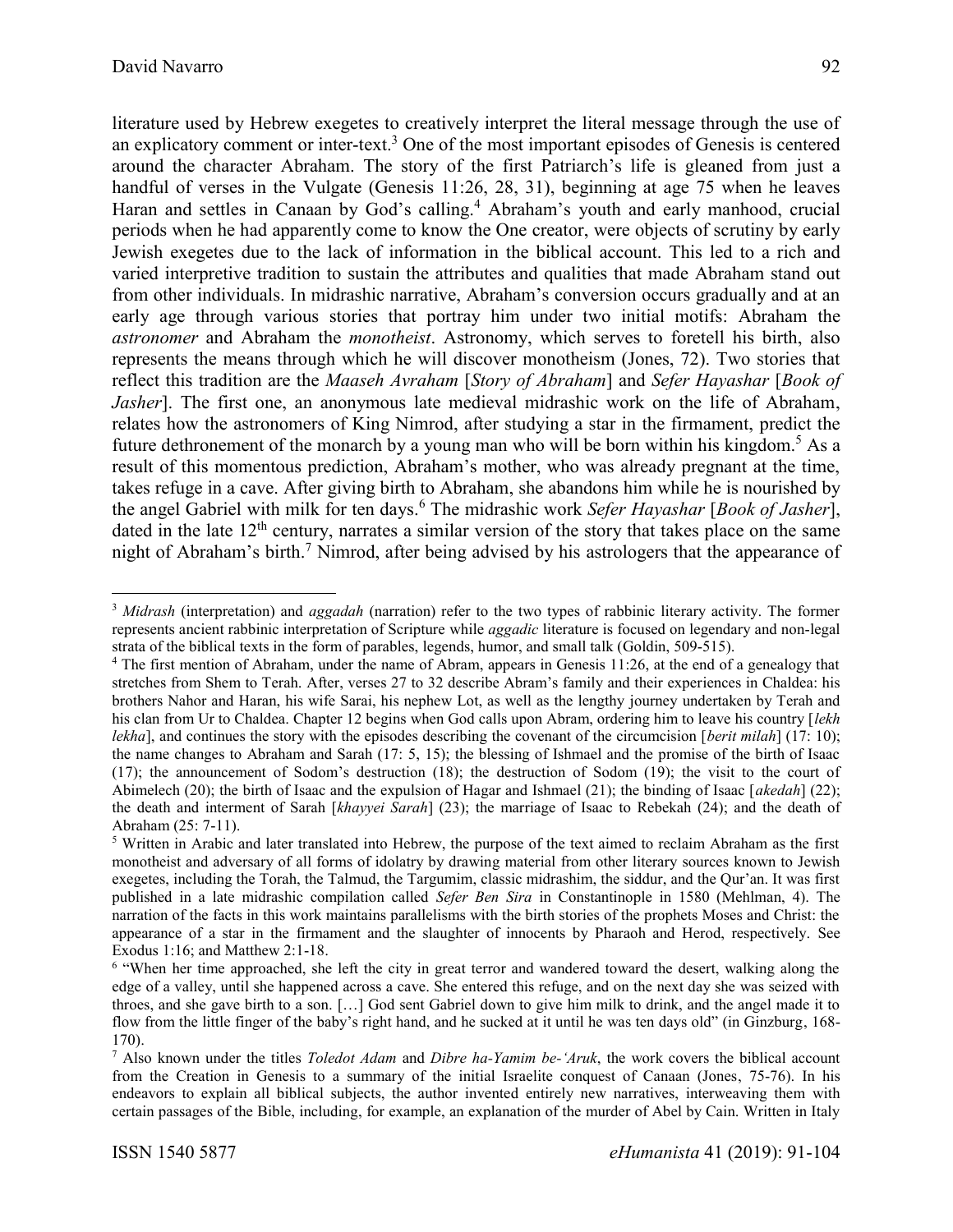$\overline{\phantom{a}}$ 

93

the star will announce the end of his kingship by the son of Terah, commands Abraham's death in exchange for monetary compensation. Terah initially accepts the mandate, but instead of obeying it, he gives the monarch the son of a concubine while he hides Abraham, along with his mother and a servant, in a cave for ten years with the hope that Nimrod will eventually forget the entire affair. 8

Exegetes profiled Abraham from his birth as highly gifted, with the reasoning ability of an adult. For example, the *Pirqe de Rabbi Eliezer* [*Chapters of Rabbi Eliezer*] describes how the young Abraham, after surviving inside a cave for thirteen years, developed full competence in the Hebrew language and the ability to refuse false idols. 9 *Sefer Hayashar* and *Midrah Tanchumah*, in their interpretation of *lekh lekha* (Gen. 12:1), explain the capacity of the young boy, at the astonishing age of 3, to establish his own deductions that lead him to the acceptance of monotheism. <sup>10</sup> In the *Book of Jubilees*, an adolescent Abraham rejects idols and asserts his trust only in God.<sup>11</sup> And *Midrash Rabbah Bereishit* reiterates that the wisdom of Abraham is superior to that of the ten previous generations since Noah:<sup>12</sup>

All the magnates of the kingdom and the magicians sought to kill him, and he was hidden under the earth for thirteen years without seeing sun or moon. After thirteen years he went forth from beneath the earth, speaking the holy language; and he despised idols and held in abomination the graven images, and he trusted in the shadow of his Creator. (*Pirqe* XVI, 187-88)

Abram knew the Lord from three years old, and he went in the ways of the Lord until the day of his death, as Noah and his son Shem had taught him. (*Sefer Hayashar* IX, 19)

<sup>9</sup> The anonymous text, falsely ascribed to the Tannaitic scholar R. Eliezer ben Hyrcanus, embodies a widely popular midrash during the medieval period among exegetes due to more than two dozen editions of the work, including a Latin version with commentary in 1644 (Friedlander, xiii-xiv).

<sup>10</sup> Homiletical midrash on the Pentateuch ascribed to Tanhuma bar Abba, a 4<sup>th</sup> century C.E. aggadist from Palestine. The earliest printed editions were in Constantinople 1522, Venice 1545, and Mantua 1562 (Berman, xii). Citations come from the 1996 translation by Berman.

<sup>11</sup> Dated in the 2<sup>nd</sup> century B.C.E. and considered an example of the "Rewritten Bible" literary genre, it describes an account of the biblical history from Genesis through the middle of Exodus. Ascribed to an unknown author, the work is divided into periods or 'Jubilees' of 49 years. The only complete version of the book is preserved in Ethiopian, although large fragments in Hebrew, Greek, Latin, and Syriac remain (Segal, 3-41). I refer to the 1983-85 edition by James Charlesworth in two volumes.

<sup>12</sup> Made of 29 chapters ascribed to Palestinian scholar and rabbi Hoshayah around the  $3<sup>rd</sup>$  century C.E., the work consists of a verse-to-verse homiletic and ethical interpretation of Genesis. The compilation took place sometime after the redaction of the Jerusalem Talmud (Freedman and Maurice, 29).

around the 13th century, the first printed editions appeared in Naples in 1552 and Venice in 1625 (Jacobs & Ochser ed., XII: 588-89).

<sup>&</sup>lt;sup>8</sup> "And it was on the night that Abram was born, that all the servants of Terah, and all the wise men of Nimrod, and his conjurors came and ate and drank in the house of Terah, and they rejoiced with him on that night. And when all the wise men and conjurors went out from the house of Terah, they lifted up their eyes toward heaven that night to look at the stars, and they saw, and behold one very large star came from the east and ran in the heavens [...] And they said to each other, "-This only betokens the child that has been born to Terah this night, who will grow up and be fruitful, and multiply, and possess all the earth, he and his children for ever, and he and his seed will slay great kings, and inherit their lands." […] And the king said to Terah, "-I have been told that a son was yester night born to thee, and after this manner was observed in the heavens at his birth. And now therefore give me the child, that we may slay him before his evil springs up against us, and I will give thee for his value, thy house full of silver and gold." […] and Terah he took a child from one of his servants, which his handmaid had born to him that day, and Terah brought the child to the king and received value for him. […] And took Abram his son secretly, together with his mother and nurse, and he concealed them in a cave, and he brought them their provisions monthly. And the Lord was with Abram in the cave and he grew up, and Abram was in the cave ten years, and the king and his princes, soothsayers and sages, thought that the king had killed Abram" (VIII, 17-19).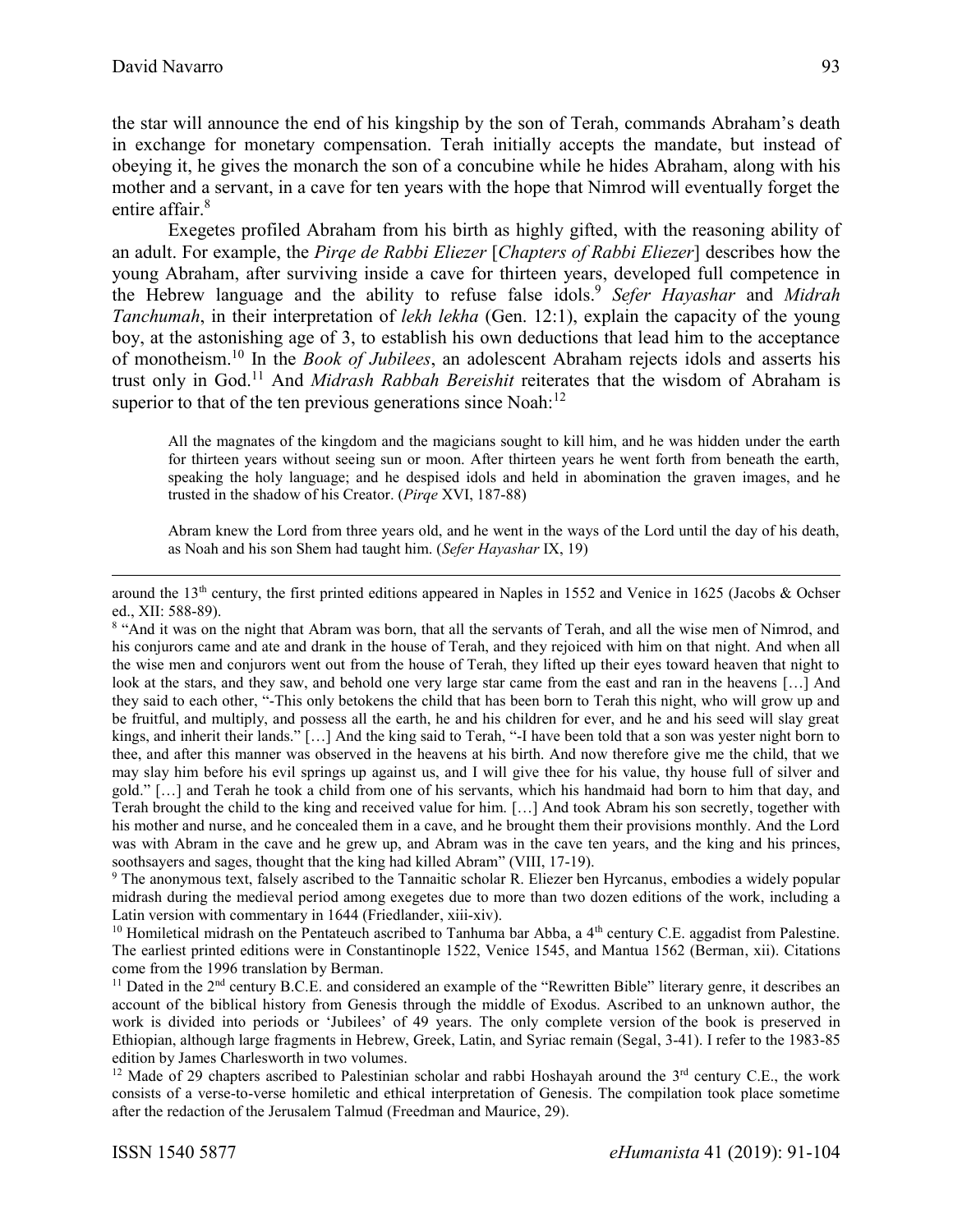When he was only a child of three, he recognized his Creator, as it is said: *Because Abraham hearkened to my voice* (Gen. 26: 5). (*Midrash Tanhumah* 3: 3)

And he was two weeks of years old  $[= 14 \text{ years}]$ . And he separated from his father so that he might not worship the idols with him. And he began to pray to the Creator of all so that he might save him from the straying of the sons of men. (*Book of Jubilees* II, 11:17)

Wisdom maketh a wise man stronger than ten rulers (Eccl. VII, 19) this refers to Abraham, [whom wisdom made stronger] than the ten generations from Noah to Abraham. (*Midrash Rabbah Bereishit* xxxix, 4)

Chaldea was renowned in antiquity as the home of astrology and astronomy in addition to being Abraham's place of birth (Kugel, 249). It is probable that the exegetes naturally assumed Abraham's competence in the study of the stars, which would permit him to recognize the existence of monotheism. Hellenistic Jewish writings *On Abraham* by Philo of Alexandria (20 B.C.E. – 40 C.E.) and *Jewish Antiquities* by Flavius Josephus (37 C.E.-100 C.E.) portrayed a Greek idealization of Abraham as an expert astronomer and wise thinker focused on philosophical contemplation. This *vita contemplativa* results in the discovery of monotheism through the observation of the stars:

[Abraham] opening the soul's eye as though after profound sleep and beginning to see the pure beam instead of the deep darkness, he followed the ray and discerned what he had not beheld before, a charioteer and pilot presiding over the world and directing in safety his own work. (*On Abraham* VI, 41)

He began to have more lofty conceptions of virtue than the rest of mankind and determined to reform and change the ideas universally current concerning God. […] He inferred from the changes to which land and sea are subject, from the course of sun and moon, and from all the celestial phenomena. (*Jewish Antiquities* I, VII: 1)

According to these exegetical interpretations, Abraham's adult intelligence and attention to observation led him to acquire strong knowledge in astronomy. This science seems to be the initial channel through which Abraham encounters monotheism, later abandoning this science and devoting himself to the existence of the One creator, even before his calling to leave for Canaan.<sup>13</sup>

In order to emphasize the role of Abraham as the first monotheist, the ancient exegetes exploited the worship of other gods, idols, and human creations, taking him and his father Terah as main characters of the stories. While Terah is depicted as an idol worshiper and seller of these idols, Abraham is portrayed as an *iconoclast*. For example, in the *Book of Jubilees*, the future Patriarch unsuccessfully attempts to convince his father to abandon his idolizing practices.<sup>14</sup> Other works conduct an in-depth study of the Abraham *iconoclast* by means of the popular aggadic tale of the "idol shop." *Midrash Rabbah Bereishit*, *Sefer Hayashar*, and the apocryphal *Apocalypse of Abraham* introduce the story of the "idol shop" in its many variations, humorously casting Abraham as destroyer of the wooden idols that his own father fabricates and idolizes. In

 $\overline{a}$ 

<sup>&</sup>lt;sup>13</sup> "The Lord said to Abram, "-Go forth from your native land and from your father's house to the land that I will show you." […] Abram was seventy-five years old when he left Haran. Abram took his wife Sarai and his brother's son Lot, and all the wealth that they had amassed, and the persons that they had acquired in Haran; and they set out for the land of Canaan" (Gen 12: 1-5).

<sup>&</sup>lt;sup>14</sup> Abram spoke to Terah, his father, saying: "-What help or advantage do we have from these idols before which you worship and bow down? Because there is not any spirit in them, for they are mute, and they are the misleading of the heart. Do not worship them. Worship the God of heaven"" (12: 1-5).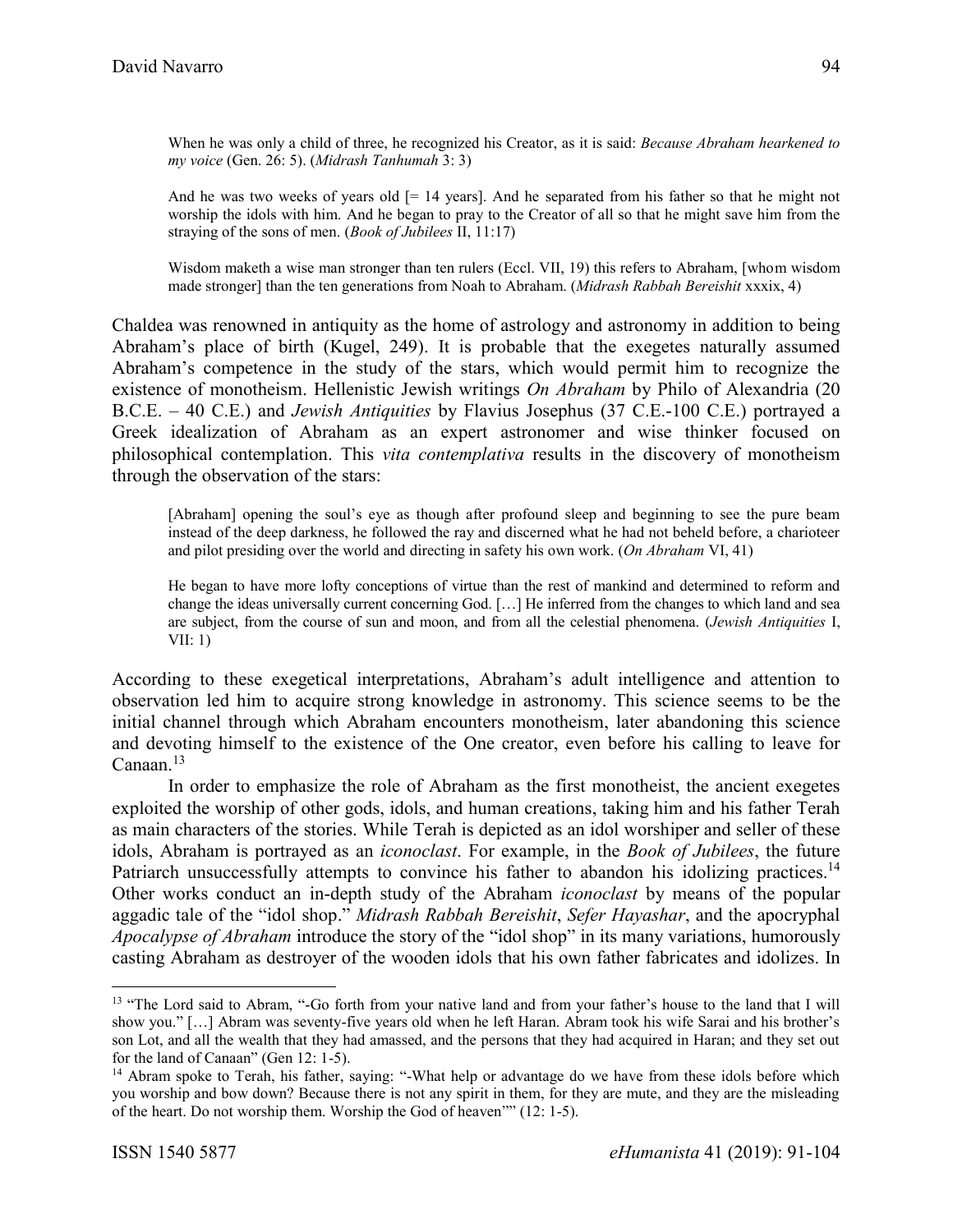the versions of *Midrash Rabbah Bereishit* and *Sefer Hayashar*, Abraham breaks the figures with a cane, afterwards placing it in the hands of the largest idol. When his father returns and asks what happened, to Terah's incredulity, Abraham responds that the largest idol was responsible for the destruction of the other figures. The *Apocalypse of Abraham* presents a more satirical episode, in which Abraham casts the idols Marumath and Barisat, venerated by Terah, into the fire, saying that the idols threw themselves into the fire to heat his father's food:<sup>15</sup>

He took a stick, broke them, and put the stick in the hand of the largest. When his father returned he demanded, "-What have you done to them? I cannot conceal it from you," he rejoined. [Abraham responded] "-A woman came with a plateful of fine meal [for the idols] and requested me to offer It to them. One claimed, "-I must eat first," while another claimed, "-I must eat first." Thereupon the largest arose, took the stick, and broke them." (*Midrash Rabbah Bereishit* XXXVIII, 13)

And when Abram saw all these things his anger was kindled against his father, and he hastened and took a hatchet in his hand, and came unto the chamber of the gods, and he broke all his father's gods. And when he had done breaking the images, he placed the hatchet in the hand of the great god which was there before them, and he went out. And Terah, having heard the noise of the hatchet in the room of images, ran to the room to the images, and he met Abram going out; and he said to him, "-What is this work you have done to my gods?" And Abram answered and said, "-I brought savory meat before them, and when I came nigh to them with the meat that they might eat, they all at once stretched forth their hands to eat before the great one had put forth his hand to eat. And the large one saw their works that they did before him, and his anger was violently kindled against them, and he went and took the hatchet that was in the house and came to them and broke them all." (*Sefer Hayashar* xi: 33-40)

And I said to him: "-Father Terah, do not bless Marumath your god, do not praise him! Praise rather Barisat, your god, because as though loving you, he threw himself into the fire in order to cook your food" And he said to me: "-Then, where is he now?" [And I said:] "He has burned in the fierceness of the fire and become dust." And he said: "Great is the power of Barisat! I will make another today, and tomorrow he will prepare my food." (*Apocalypse of Abraham*, in Charlesworth I: 691)

The exegetes interpreted Abraham's defense of monotheism as a threat to his life and those of his family by the peoples of Chaldea (Kugel, 251). To reinforce the role of the Patriarch as the first missionary and defender of monotheism, we find several midrashic stories inserted about Abraham being rescued from the fire by God. As Kugel suggests, the word *ʾur* in Hebrew had several meanings including "fire" and "flame," and interpreters associated the term with Gen. 15:7 to find a hidden meaning "about some fire or burning that had taken place in Ur and from which God had in fact saved Abraham" (252).<sup>16</sup> *Midrash Rabbah Bereishit* and Philo's *Biblical Antiquities* describe similar episodes in which Abraham's monotheistic faith saves him from the threats of the Chaldeans by divine intervention, setting the tone and the reasons as to why the family abandoned Chaldea for Haran:<sup>17</sup>

 $\overline{\phantom{a}}$ 

<sup>&</sup>lt;sup>15</sup> The text survives only in Old Slavonic translations from previous Hebrew or Greek versions. It is preserved in six manuscripts and was composed at the end of the  $1<sup>st</sup>$  century A.D. The work starts with Abraham's rejection of idolatry and continues with his discussions about the origin of evil and visions of revelatory apocalyptic events, including the destruction of the Temple, the arrival of the Messiah, and the gathering of Israel in the Promised Land (Charlesworth I, 681-688).

<sup>&</sup>lt;sup>16</sup> "I am the Lord who brought you out from Ur of the Chaldeans."

<sup>&</sup>lt;sup>17</sup> Initially ascribed to Philo of Alexandria, the text is a version of the biblical account from Adam to the death of Saul. It was probably written originally in Hebrew in the second half of the  $2<sup>nd</sup>$  century C.E. and subsequently translated into Greek and from Greek into Latin. The work includes additional stories, explanatory passages, and interpretations very similar to those found in rabbinical writings. Citations of the text come from the translation by Harrington in Charlesworth's edition, vol. 2 as quoted in the bibliography. *Book of Jubilees* retells how Abraham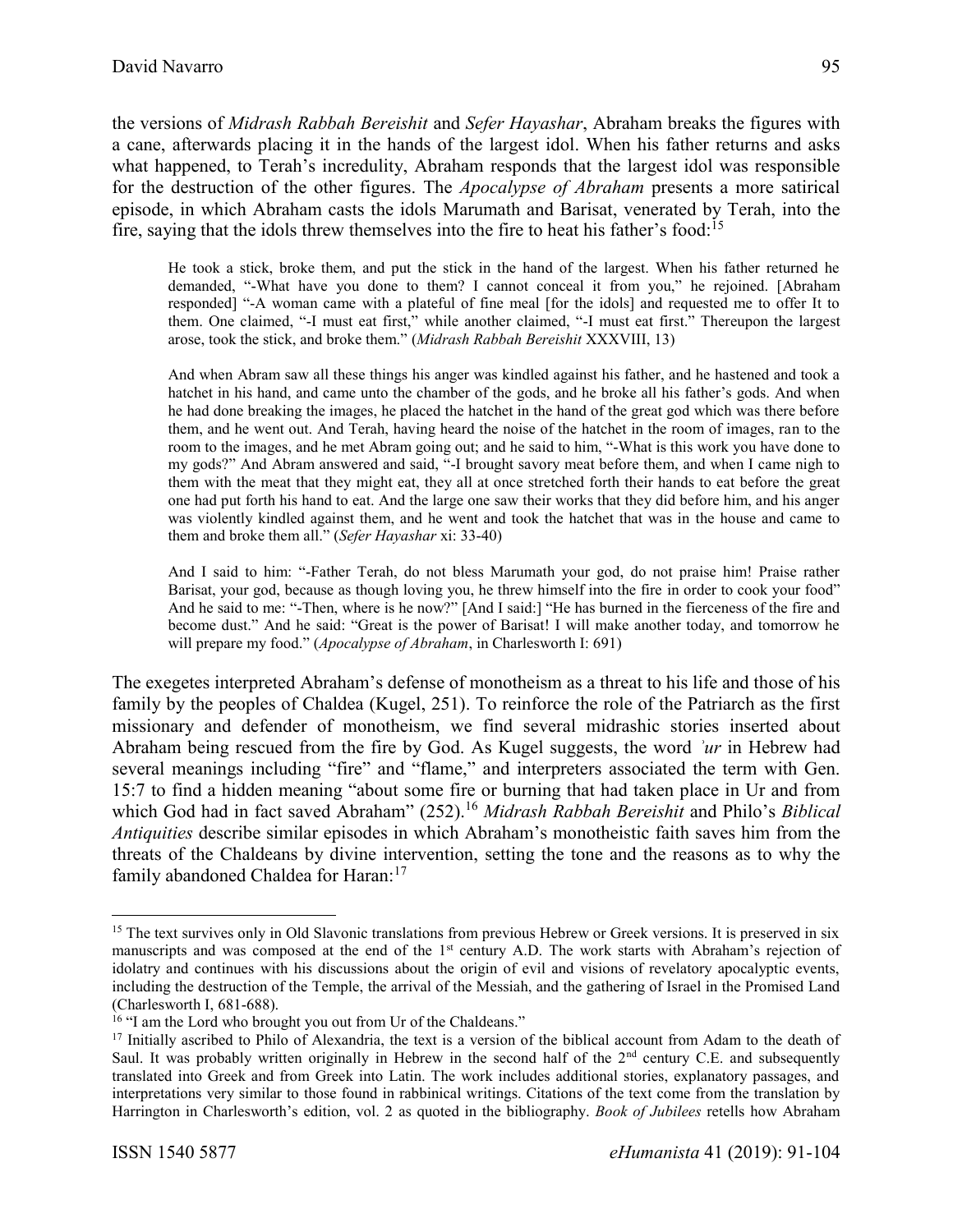When Abram descended into the fiery furnace and was saved, he [Nimrod] asked him, "-Of whose belief are you?" "-Of Abram's," he replied. Thereupon he seized and cast him into the fire; his innards were scorched, and he died in his father's presence. Hence it is written, "and Haran died in the presence of his father Terah." (*Midrash Rabbah Bereishit* 38: 13)

Abraham believed in me and was not led astray with them. And I rescued him from the flame and took him and brought him over all the land of Canaan and said to him in a vision, "*To your seed I will give this land*." (*Biblical Antiquities*, in Charlesworth II, 332-333)

The motifs of the Abraham "astronomer," "monotheist," and "iconoclast" were implemented through intertwined stories to narrate a linear explanation of the most obscure biblical passages about the life of the Patriarch. Abraham's birth foretold, his rejection of idolatry, learning of monotheism through astronomy, missionary acts, and his salvation from the fire through divine intervention made Abraham the best candidate to establish a covenant with God, resolving the abrupt beginning of Gen. 12.

## The motifs of Abraham the "astronomer, "monotheist," and "iconoclast" in the *General estoria*

The *GE* was redacted inside the alphonsine scriptorium by a large group of *trasladadores*  [translators], *ayuntadores* [compilers], and *capituladores* [editors] under the supervision of Alphonso X (Fernández Ordóñez, 117). As Diego Catalán extensively examined, this diverse cluster of individuals was responsible for dividing the text into sections and for titling each chapter. <sup>18</sup> However, despite the vast number of participants involved in the project, the king's authorial presence seems to stand out alone throughout the entire work (Márquez Villanueva, 125).<sup>19</sup> For example, the use of the first person plural *nós* seems to be employed in a heterogenic manner, alluding sometimes to both the king himself and his collaborators but maintaining their names in anonymity (Sánchez-Prieto Borja, xli). Eckman suggests that the use of expressions such as *nuestros sabios* [our wise men] and *nuestros latinos* [our Latin writers] seems only to denote a linguistic and doctrinal meaning referring to Christian exegetical authorities and Latin sources as opposed to other phrases such as *dizen* [they say] or *unos sabios* [some wise men] that would imply references to writings of authors of Jewish, Arabic, and gentile backgrounds (2016, 776). To this regard, Eckman affirms that despite the fact that some of the sources cited are drawn from non-Christian texts, the compilers "are clear on their own Christian affiliation" and

l

decides to burn the figures of the idols, while his brother Haran dies in the fire attempting to save them (12: 12-14). The premature death of Haran, which serves as an explanatory note to Gen. 11:28, results in Terah's decision to abandon Ur with the entire family and take up residence in Haran: "Haran died in the lifetime of his father Terah, in his native land, Ur of the Chaldeans. [...] Terah took his son Abram, his grandson Lot the son of Haran, and his daughter-in-law Sarai, the wife of his son Abram, and they set out together from Ur of the Chaldeans for the land of Canaan; but when they had come as far as Haran, they settled there."

<sup>18</sup> "El taller historiográfico alfonsí. Métodos y problemas en el trabajo compilatorio," In *Romania* 89 (1963): 354- 375.

<sup>&</sup>lt;sup>19</sup> "Onde por todas estas cosas yo don Alfonso [...], después que oue fecho ayuntar muchos escriptos e muchas estorias de los fechos antiguos, escogí d'ellos los más uerdaderos e los meiores que ý sope, e fiz ende fazer este libro, e mandé ý poner todos los fechos sennalados tan bien de las estorias de la Biblia, como de las otras grandes cosas que acahesçieron por el mundo, desde que fue començado fasta'l nuestro tiempo" (I, prologue: 5-6) [For all these reasons I, don Alphonso, […], after gathering together many writings and stories about ancient facts, chose the truest and best of these to my knowledge, and I ordered that this book be written, including important events from biblical stories as well as from other episodes that occurred throughout the world, from its beginning until our times].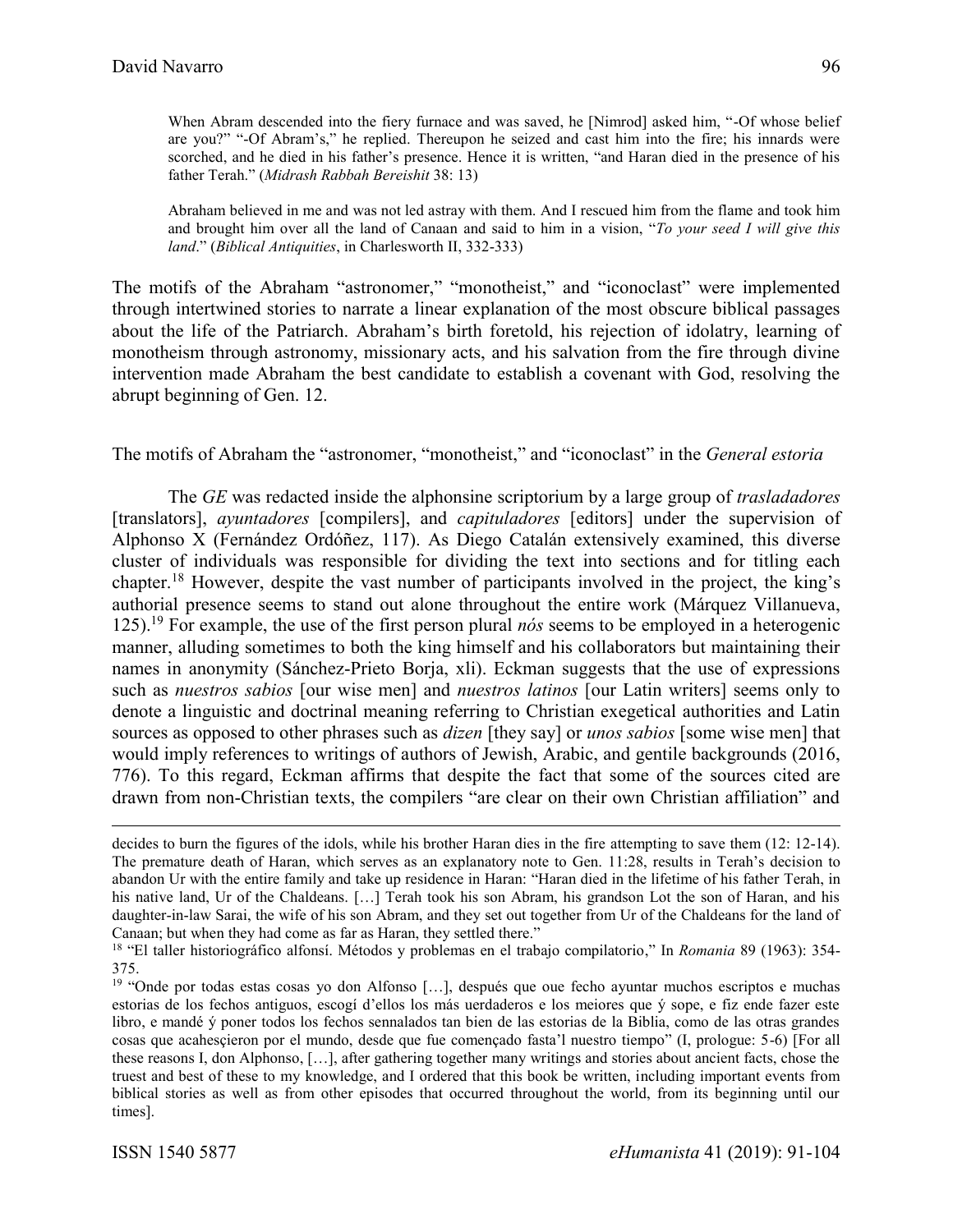the use of this literary exegetical tradition reinforces the Christian authority of the work (2016, 777). While we are uncertain of the religious background of these compilers, it is very probable that they included experts in Jewish exegesis (Sánchez-Prieto Borja 2009, xciv). This fact is unsurprising given the team members' superior multilingual knowledge. Hebrew had not lost its role as the *lashon kodesh* [sacred tongue] and teaching language of the Hebrew religion; Arabic was utilized as a language of cultural transmission from the time of the Muslim conquest of the Peninsula, and Castilian was the everyday language of communication in the *aljamas* [Jewish quarters] (Castro 1948, 474).<sup>20</sup> Scientific, astronomical, and mathematical works of the alphonsine scriptorium were translated from the original Hebrew or Arabic to a corrupted Castilian by Jewish translators, and later translated to Latin by Christian collaborators (Rubio Tovar, 19; Bel Bravo, 147). Nevertheless, while we know the names of the principal Hebrew collaborators in these works, little is known about the Jewish editors involved in the writing of the *GE*. <sup>21</sup> I argue the possibility of an active participation by a group of Jewish compilers and translators in this project based on the following aspects: first, their competence in both Hebrew and Romance languages allowed them to gain access to Jewish exegetical texts and translate them to Castilian; second, the additional explanatory insertions, drawn from midrashic and apocryphal writings, helped fill any narrative gaps in the Vulgate and maintain a lineal sequence in the historiographical work; and finally, the omission of the titles of these works and the names of their authors reinforced an orthodox reading of the biblical text without encouraging a heterodox interpretation that deviated from its Christian *authoritas*.

Book IV of the *GE* employs a lineal and gradual narration style to relate the first years of Abraham's life, from his birth to his relocation to Haran along with his family:

- 1. The generations of Abraham's family (chapters III-V).
- 2. The premonition through the sighting of a star that foretells the birth of Abraham (chapter VI).
- 3. Nimrod's order to assassinate male children (chapter VII).
- 4. The birth of Abraham, adultlike abilities at an early age, knowledge of astronomy, and acceptance of monotheism (chapters VIII y IX).
- 5. The episode in the idol shop (chapters X-XI).
- 6. Abraham's salvation from the fire (chapter XV).

The insertion of these stories results in an *amplificatio* of this character under the motifs of "astronomer," "monotheist," and "iconoclast," sharing intertextual parallels to those of the midrashic and apocryphal writings mentioned. The *GE* begins with the same narrative technique as the Vulgate and the *Historia Scholastica*, enumerating the generations before Abraham until

l

<sup>20</sup> One example is the translation of the *Esther megillah* [*Book of Esther*], recited in Purim for the members of the *aljama* of Zaragoza due to their lack of competence in Hebrew (Hershman, 19-20). Although Castilian translations of religious texts such as the Qur'an, Talmud, or the Cabalistic compendium *Sefer ha-Zohar* or *Libro de Esplendor* [*Book of Splendor*], commissioned by Alphonso X, have not been preserved, some of them are mentioned in contemporary texts of the period, as in the prologue of the *Libro de la caza* [*Book of hunting*] by Don Juan Manuel, Alphonso's nephew: "otrozi fizo trasladar toda la ley de los judíos, et aun el su Talmud et otras sçiencias que han los judíos muy escondidas, á que llaman Cábala" (1981, 525). [In addition, he ordered to translate all the laws of the Jewish people, and their Talmud and other secret sciences Jews have and refer to Kabbalah].

<sup>21</sup> On the collaboration of Jews in the alphonsine *corpus*, see the works by Gil (1974), Roth (1985, 1990), G. Menéndez Pidal (1951), and Martin (2002).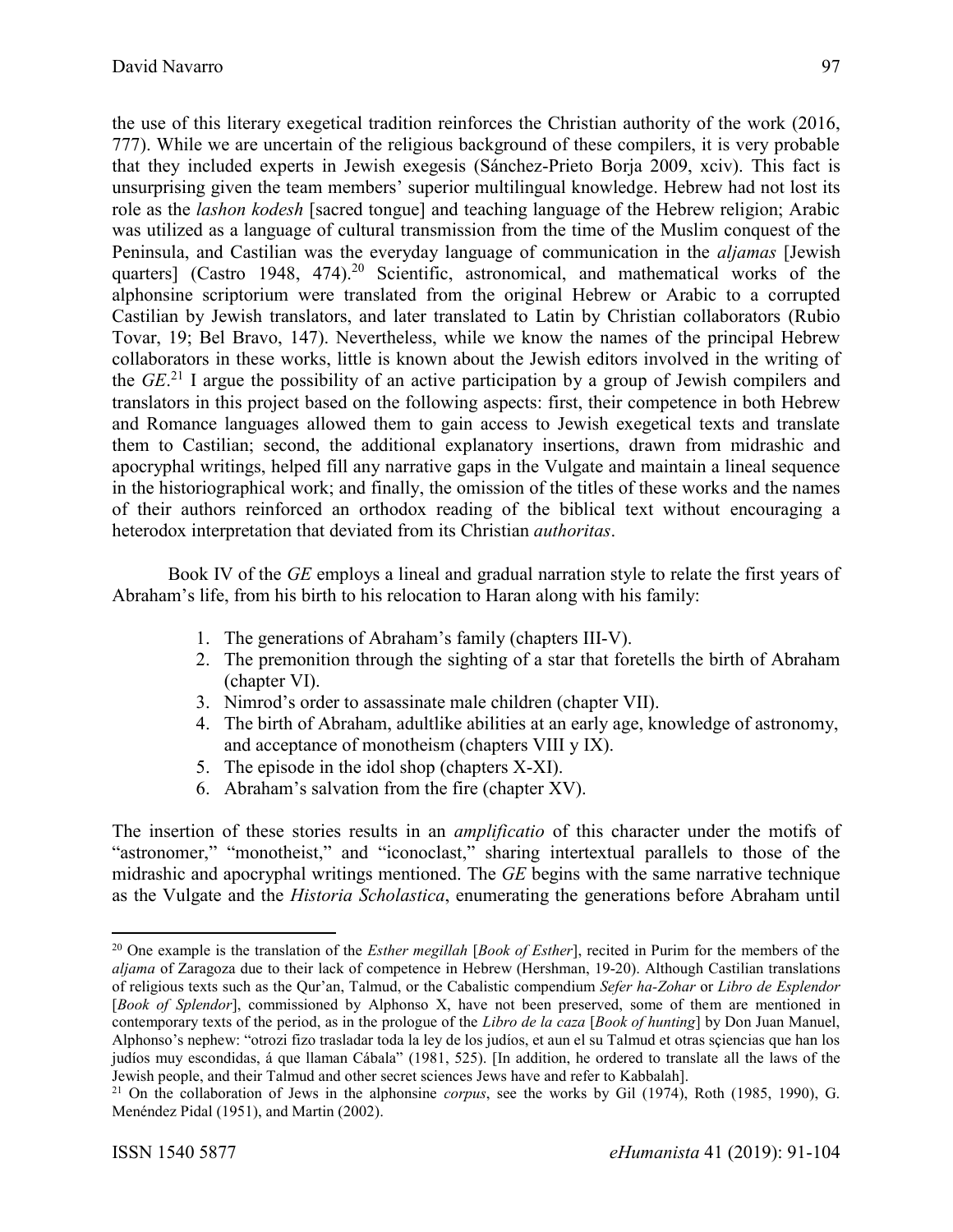the Patriarch is called upon by God.<sup>22</sup> However, Comestor does not provide any details about the infancy of the protagonist, which coincides with the biblical text.<sup>23</sup> Faced with this gap in the content of the story, the alphonsine copyists inserted various "fechos" [stories] from sources such as the Church Fathers, classical authors, Arabic sources, and *other wise men*:

Adelante en el dozeno capítulo cuenta otrossí Moisén de cómo mandó Nuestro Señor Dios a Abraham sallir d'aquella tierra. Mas ante d'aquello querémosvos contar sobre los fechos de Tare e de sos fijos en Caldea e en Mesopotamia otras razones que fallamos de los santos padres e de otros sabios e de arávigos que son dichos sobresto en sos esponimientos. (I, IV: 158)

[Afterwards in the twelfth chapter, Moses recounts how the Lord our God ordered Abraham to leave that land. But before this, we would like to tell you the stories of Terah and his sons in Chaldea and Meopotamia, as well as other stories that we find in the texts of the Church Fathers, and of other wise men, and of Arab authors that speak of this in their works.]

The Arabic chronicle *Kitāb al-masālik wa-l-mamālik* (*Libro de los caminos y de los reinos*) [*Book of the Itineraries and Kingdoms*] by Abū ʻUbayd al-Bakrī (b. 1014) served as the principal source the alphonsine editors used to relate the foretelling of the birth of Abraham by means of a star, the future dethronement of Nimrod, and the decree to assassinate all recently born male children: 24

E cuenta aquel Abul Ubeyt en aquel capítulo que al tiempo en que Abraham ovo de nacer que pareció en el cielo una estrella muy luzia, como nacen las estrellas a que llaman cometas […] e [Nimrod] envió por los estrelleros del regno e preguntóles que aquella estrella nueva qué mostrava. […] Dixoren ellos estonces: "- Pues entendemos nós e veemos por aquella estrella que en el tu tiempo nascrá omne de tales fechos e de tal poder que por él e por el su consejo e los sos fechos e por los d'aquellos que d'él vernán serás perdudo tú e tu regno, e destroídos e desfechos los tus dioses que tú aoras." E [Nimrod] mandó a sos privados que avié por sus villas e sos alfozes que matasen d'allí adelante cuantos niños naciessen varones por todos sus regnos. (I, VI: 161-62; VII, 163)

[And Abul Ubeyt says in this chapter that when Abraham was born, there appeared in the sky a shining star, just as the stars are born that they call comets […] and [Nimrod] called upon the star readers of the kingdom and asked them what that star meant. […] And they told him: "-We understand and see by that star that during your life a man of great works and power will be born, and to him you will lose your kingdom and your person, and the gods that you now idolize will be destroyed." And [Nimrod] ordered his ministers in his towns and villages to kill all the male children that were born throughout his realm.]

 $\overline{a}$ 

<sup>22</sup> The *Historia Scholastica* is organized in a narrative format similar to that of the Bible, where each individual history corresponds to a biblical book or a collection of books (Clark, 40). The work became "the single most important medium through which a popular Bible took shape," leading to multiple translations in vernacular languages throughout the  $12<sup>th</sup>$  and  $13<sup>th</sup>$  centuries (Morey, 6).

<sup>&</sup>lt;sup>23</sup> "Thare cum esset septuaginta annorum genuit Abram, Nachor, et Aran, et est ordo praeposterus. Aran enim primogenitus, et Abram ultimus fuit, et forte non genuit eos cum esset hujus temporis, sed tunc coepit generare, et suis temporibus, eos genuit, scilicet per diversa tempora, ita quod jam centum viginti annorum erat cum genuit Abram, qui fuit ultimus. […] Dixit autem Dominus ad Abram: Egredere de terra tua, etc. (Gen. XII)" (40; 42).

<sup>&</sup>lt;sup>24</sup> Composed in the 11<sup>th</sup> century and preserved in a fragmented form, it pertains to a group of texts of Muslim descriptive geography of great popularity which also included general historical and cultural information (Fernández Ordóñez, 173). The work is mentioned throughout the alphonsine text under the titles *Libro de los caminos et de los regnos* [*Book of the Itineraries and Kingdoms*] and *Estoria de Egipto* [*Story of Egypt*], and it serves as a principal source to complete the biblical history of the lives of Abraham, Isaac, Jacob, Joseph, and Moses. The conserved fragments are geographical references from Syria, Iraq, Egypt, Northern Africa, Sudan and the Iberian Peninsula drawn from Greek and Arabic geographers and astronomers like Masʻūdī, Ibn Rustah and al-Rāzī (Vidal Beltrán, 9).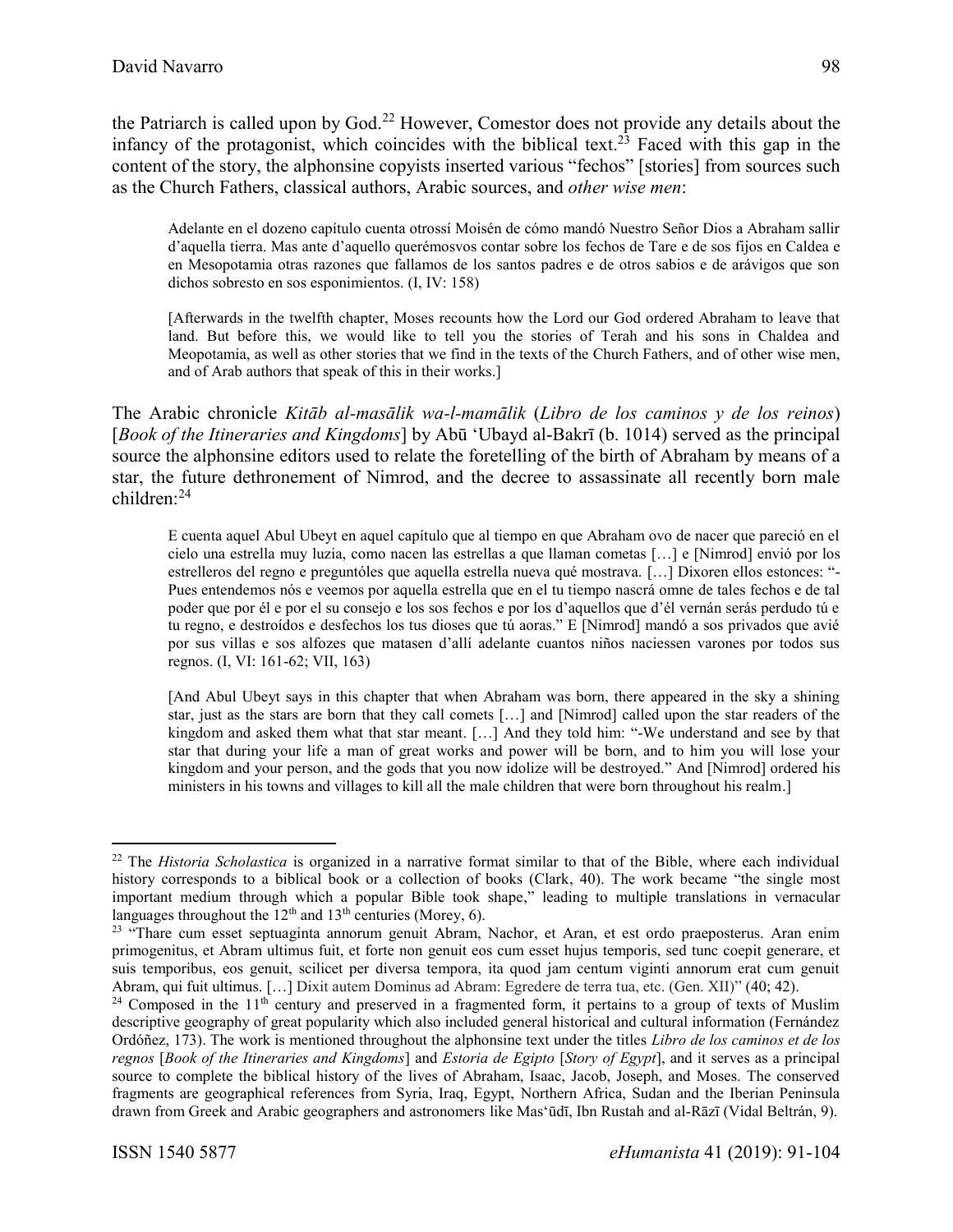Referring once again to al-Bakrī, the alphonsine text illustrates the motifs of Abraham the "astronomer" and "monotheist" in a series of chronological events. First, by describing how Terah hides his wife in a cave to save her from Nimrod, the birth of Abraham there, his hidden life in that cave for several years, the development of adultlike abilities at an early age, his interest in astronomy, and his rejection of his father's polytheistic practices:

E Tare cuando lo sopo vino a furto a la cibdat, e tomóla a escuso, e levóla a una aldea que yazié en Caldea [...] e avié allí un caño muy grande como cueva, [...] e ascondióla allí. E allí diz que nació Abraham en aquella cueva. E creció luego, e fízose formudo. Ca assí como dize Abul Ubeyt más crecié Abraham en una semana que otro moço non suele crecer en un mes. […] E desque fue Abraham moço grandeziello ya tollió el rey el decreto que avié dado de la muerte de los niños. E asseguróse Tare, e fue estonces cuando el sol puesto sacó a su muger e su fijo. E cuando fueron fuera de la cueva cató Tare al cielo e vií la estrella de Júpiter estar sobre la cabeça de Abraham […] e començó de luego a leer e aprender otrossí de luego el saber de las estrellas, e salió en sus palabras e en sos fechos muy amigo de Dios e su siervo, e començó de luego a dezir que non eran nada los ídolos si non locura e vanidad. E predigava que uno era el Dios que criara todas las cosas del mundo. (I, VII: 163-64)

[And when Terah found out, he arrived in secret to the city, took his wife and brought her to a village in Chaldea […] and there was a very large tunnel like a cave, and he hid her there. And there it is said [al-Bakrī] that Abraham was born, in that cave. And Abraham grew and became strong. And as Abul Ubeyt says, Abraham grew more in one week that any other young boy could grow in a month […] And when he was a young man, the king repealed the decree that declared death to young boys. So Terah, after making sure, took his wife and his son from the cave at sunset […] [Abraham] began to read and learn about the wisdom of the stars as well, and showed himself in his acts a true friend and servant of God, and he began to say that the gods had no value and that they were merely a product of madness and vanity. And he preached that there is only one God, creator of all the things of the world.]

Josephus' *Jewish Antiquities* is also employed as a reference to enhance the role of astronomy, for which reason Abraham argues the function of the stars over the earth as a fact that is not rational nor subject to any law, but rather subordinate to one single creative force:

Cuenta Josefo en el ochavo capítulo del primero libro de la estoria de la Antigüedat de los judíos palabras ya cuanto oscuras d'esta razón de Abraham […]. Fue por sí omne muy entendudo en todas cosas e sabio en todas aquellas que oyera e aprendiera de los otros sabios. […] E entendiélo por las ciencias del cuadrivio, dond era él muy grand señor […] Ca él fue el primero que se atrevió a dezir ante que todos que uno era el Dios que criara todas las cosas […] e diz que esto sabié Abraham e judgava por la natura de la tierra e de la mar, que mostrava que obedecién a Dios, e otrossí por aquellas cosas que contecen en el sol e en la luna muchas vezes, e sobre todo por aquellas que parecen en el cielo e son siempre sobre todas las otras. (I, VIII, 165)

[Josephus tells in the eighth chapter of the first book of the history of Antiquity of the Jewish people somewhat obscure words on this subject of Abraham […] He was a highly intelligent man who thought for himself in all things and in everything he learned and heard from other wise men [...] And he understood this through the sciences of the quadrivium, of which he was a great master, and for this reason [Josephus] says that he was superior to the rest due to the richness of virtue and knowledge he possessed. He was the first who dared to say that one was the God who created all things […] and [Josephus] says that Abraham knew this and judged by the nature of the earth and the sea, which demonstrated how to obey God, and the same with all the other events that happen around the sun and in the moon, and for all of the others that appear in the sky and are always above the rest.]

Despite the fact that the sources by al-Bakrī and Josephus are the only ones cited, we can infer the possibility that other non-quoted writings were utilized as well. Fernández-Ordóñez explains that the lack of critical edition of the conserved fragments and of complete translations of al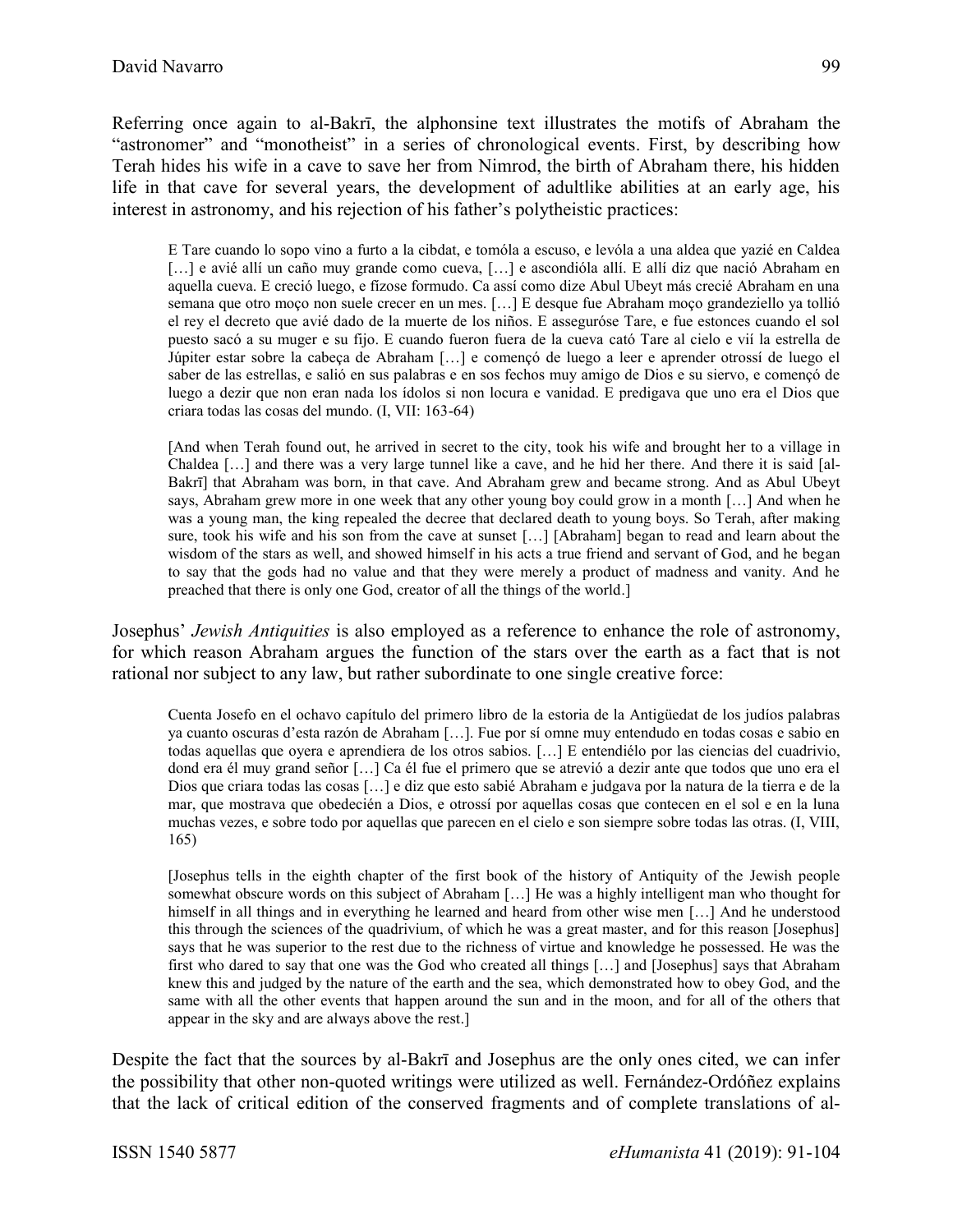Bakrī's work makes it difficult to verify precisely how much information from this work served as source material for the *GE* (175). The parallelism that this episode mirrors from the Midrash and apocryphal versions analyzed and the use of the expression *otros sabios* in reference to non-Christian texts would permit the establishment of a possible intertextual influence from this rabbinic material. The most interesting case is the motif of Abraham the "iconoclast" by means of a specific version of the episode of the "idol shop." The alphonsine account shares a close parallel to that of the versions mentioned in the midrashic and apocryphal writings of *Midrash Rabbah Bereishit*, *Sefer Hayashar*, and the *Apocalypse of Abraham*. In contrast to previous episodes, no specific sources or authors are mentioned, and the expression *dizen* is instead employed in reference to unknown authors, who describe Terah as a follower of God, but also as a man who adopted polytheistic customs working as a manufacturer and vendor of idols in order to blend himself in with the inhabitants' traditions of Chaldea:

Tare, padre de Abraham, maguer que era bueno e uno de los padres de la buena liña, componiés con los de la tierra ó morava, e en las más cosas fazié como veyé fazer a ellos. […] Peró comoquier que él en su voluntad creyé un Dios, con vergüença de sos cibdadanos tenié ídolos en su casa. […] E aun *dizen* [emphasis mine] que era Tare entallador d'ellos, e que fazié él aquellas imágenes, e que las vendié […] E estavan todas aquellas imágenes en una cámara en casa de Tare, e avié ý imágenes de los elementos e imágenes de los planetas e d'aquellos a quien los gentiles llamavan dioses. (I, IX, 167)

[Terah, father of Abraham, although he was just and one of the fathers of good lineage, adapted to be like those of the place where he lived, and did the same things he saw them do. […] But although he voluntarily believed in God, with shame of his fellow citizens he kept idols in his house […] And still **they say** [emphasis mine] that Terah was a manufacturer of idols, that he made such images, and sold them […] And all of those idols were in a room in Terah's house, and there he had images of the planets and of those whom the gentiles called gods.]

The presentation of the episode introduces an explanatory chapter from the work *Methamorphoses* by Ovid. The text enumerates a series of images linked with polytheism in antiquity, as a way of rejecting said practice on the part of the copyists.<sup>25</sup> The last mention of these figures is dedicated to Vulcan, god of fire, idolized by the inhabitants of the region of Chaldea, and of whom Terah, according to the alphonsine copyists, had a figure in his house. After arguing with his father about the sinfulness of polytheism, Abraham destroys almost all the idols in Terah's shop with a hammer, leaving only Vulcan intact, in whose hand he then places the hammer, to later allege that this figure was responsible for the destruction of the rest:

En casa de Tare estava la imagen de Vulcano fecha a manera de ferrero, e un grand macho en las manos [...] E Abraham contendié todavía con su padre e sos hermanos que se partiessen de razón de ídolos e de sus imágenes, diziéndoles que por qué los fazién e los tenién en casa, pues que pecado era el fecho d'ellos [...] E Abraham entró un día a furto a aquella cámara de su padre, e tomó aquel macho de las manos a Vulcano, e dio por aquellas imágenes, […] e descorpólas e desfízolas todas, e parólas tales que non eran de veer. E desque lo ovo fecho tornó su macho a la imagen de Vulcano comol tenié d'antes, e a aquella imagen de Vulcano non la tanxo nin le fizo mal ninguno. (I, X, 172-3)

[In Terah's house there was an image of Vulcan portrayed as a blacksmith, with a great hammer in his hands [...] And Abraham still argued with his father and his brothers, urging them to separate themselves from the idols and their images, asking them why they manufactured such idols and kept them at home, saying it was an error to do this [...] And one day, Abraham secretly entered his father's room, took the

 $\overline{\phantom{a}}$ 

<sup>&</sup>lt;sup>25</sup> This work was the direct source of inspiration for treatises on mythology. In this case, the writers of the GE present mythology as a form of disfigured history, enumerating various myths and mythological figures in order to provide a rational and didactic explanation (Salvo García, 204).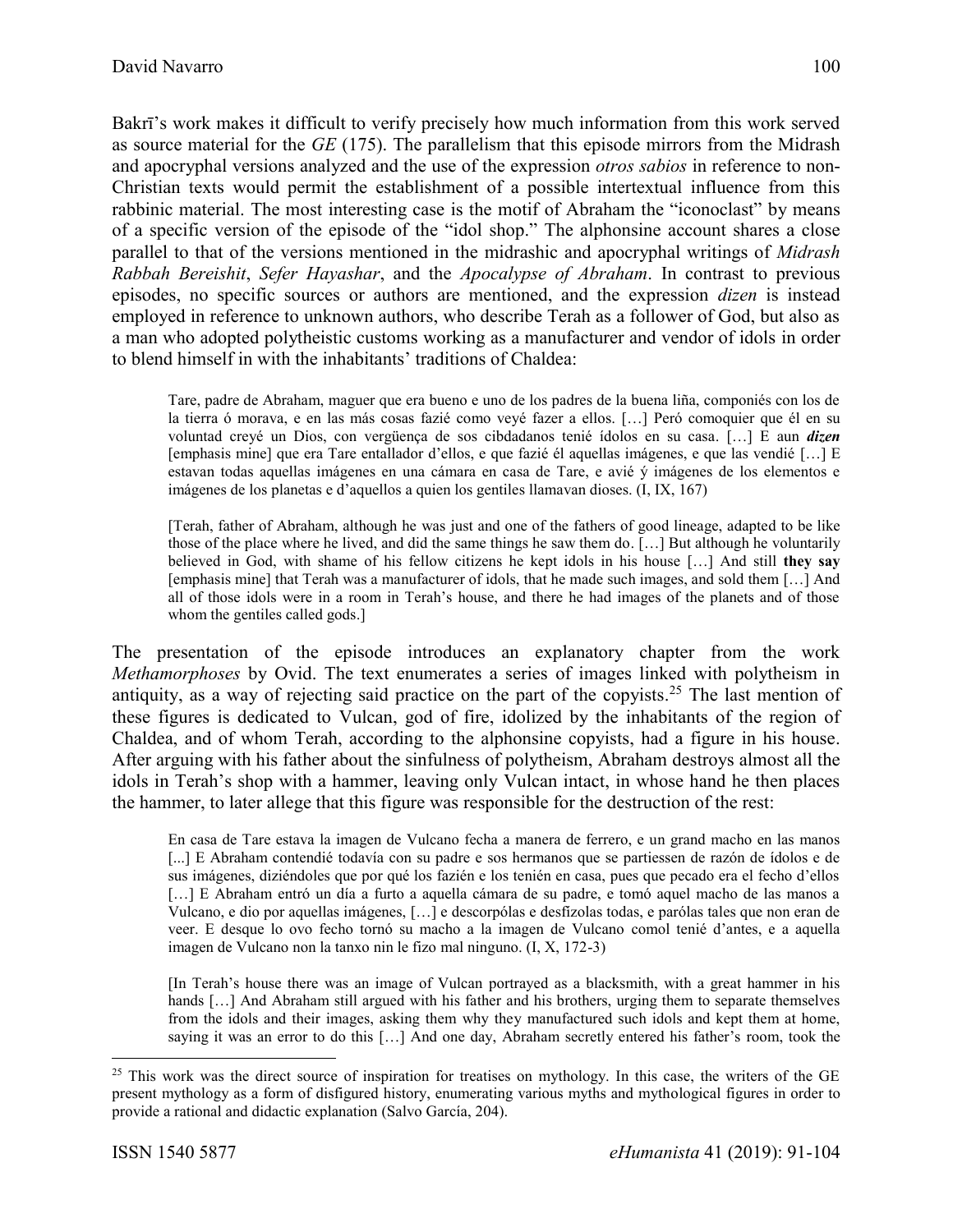hammer from Vulcan's hands, and struck the images, destroying them and breaking them until they could no longer be seen. And after doing this, he placed the hammer in Vulcan's hands, and did not touch or harm that image in any way.]

Faced with an incredulous Terah, Abraham responds that it was Vulcan that destroyed the rest of the images, with the intention that his father reflect and accept the uselessness of the stone and wooden figures that he manufactures and idolizes:

-Padre, si tú a razón te quisieses acoger como varón e padre derechero bien veyés tú aquí quién fizo el daño, ca esta imagen que está sana e su macho en la mano se desabino con estas otras, e barajaron; e estas otras como non tenién arma ninguna con que se defender d'él firiólas él a todas, e crebantólas e parólas cuales veyes que yazen […] Assí querría yo que vós que esso dezides que entendiéssedes el fecho de los ídolos, cómo son fuste e piedra e tierra, e fechura de las manos de los omnes, e cómo los mandan fazer las yentes a sus talentes e como quieren. (I, X, 174)

[-Father, if you rightly wish to portray yourself as an honest man and father, you clearly saw what happened here and who did the damage, that this image that is here undamaged with his hammer in his hand became the enemy of the rest and confronted them; and as they did not have any weapons with which to defend themselves, he struck all of them down and destroyed them as you see here […] So I wanted you to understand what you say about the subject of the idols, how they are wood, stone, and earth, created by the hands of man, and how people order them to do their will in their manner and to their liking.]

The story continues with the insertion of the fire episode, depicted in various texts in the rabbinical tradition and absent from the sources by Josephus, Comestor, and the chronicle by al-Bakrī. The alphonsine copyists claim *unos sabios departidos* [some renowned wisemen] as the reference sources of the episode (I, XV: 182). The description, which closely resembles the versions from *Midrash Rabbah Bereishit* and Philo's *Biblical Antiquities*, presents a charismatic Abraham, a monotheistic missionary whose popularity caused many Chaldeans and other inhabitants to "ívanse partiendo de los ídolos" [they separated themselves from the idols] (I, XIV: 180). The news of Abraham's success reaches Nimrod, and after discovering that Abraham is the person who was foretold by the stars, Nimrod orders the deaths of Abraham and of his brother by fire. However, while Haran dies in the flames, Abraham miraculously comes out unscathed. The episode serves to explain Terah's decision to abandon Chaldea with his entire family and settle in Haran. Once there, Abraham continues preaching monotheism and gaining recognition by presenting himself as a model to follow, and for this reason, according to interpreters, he is chosen by God:

E [Nimrod] mandó fazer una grand foguera tamaña […] e mandó tomar por fuerça a Aram e a Abraham e dar con ellos en aquella foguera. E Abraham salió ende en salvo, e Aram cayó de guisa que non pudo ende salir. […] E tomóse Tare con esta su compaña ordenada como dixiemos e salió con ellos d'aquella cibdat Ur e de toda Caldea, e passaron el regno de Babiloña, e fuéronse Mesopotamia adelante, e andudieron fasta que llegaron a Arán, que era una cibdat d'aquella. […] E Abraham, predigando toda vía por la carrera ó les acaecié en las pueblas e allí un Dios e un solo criador de todas las cosas. (I, XV: 182; XVII: 185-86)

[And Nimrod ordered the making of a great bonfire […] and he ordered that Haran and Abraham be taken by force and thrown into that bonfire. And Abraham came safely out of the fire, and Haran fell and could not get out […] And Terah took his family as we said, and with them left the city of Ur and all of Chaldea, and they passed through the reign of Babylon and traveled until they arrived in Haran, a city there […] And Abraham always preached on the way in each village in which they found themselves that there is one God and one creator of all things.]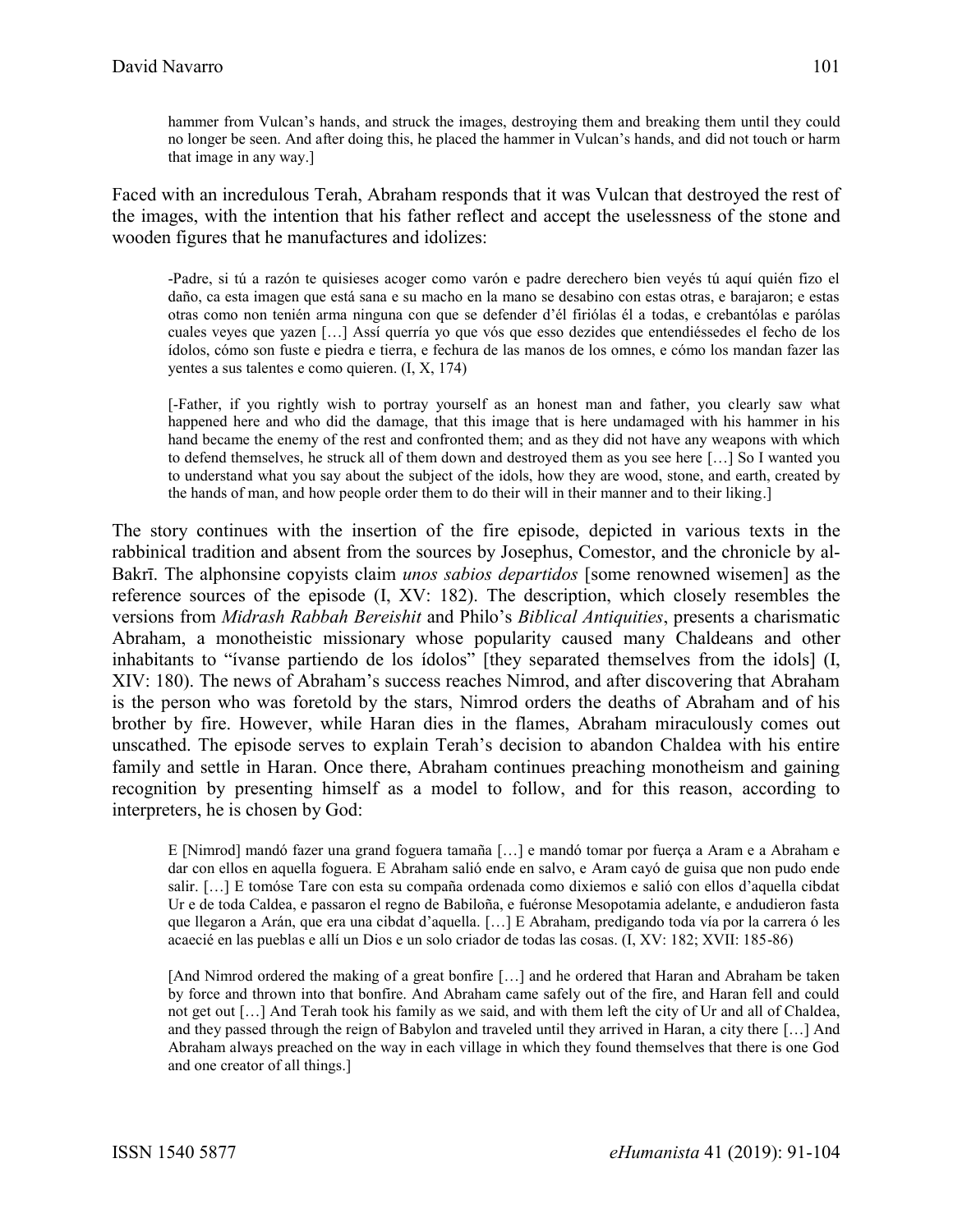The copyist's decision to include these arguments serves to build a fluid line of argument around Abraham, similar to that of the stories of the Hebrew exegetes as an explanatory purpose in Gen. 12. Abraham is unique among the peoples of Chaldea; his interest in astronomy becomes the channel to embrace monotheism, reject false idols, and expand his message abroad, leading to a confrontation with the king. This scenario results in Abraham's father's decision, fearing for his family's future, to abandon Chaldea and establish themselves in Haran, which would prepare the way for God to later call upon Abraham.

# Final Remarks

By way of conclusion, and without discounting the importance of the Latin tradition in this work, we can observe, from a less orthodox perspective, the notorious presence of non-Christian sources employed to describe Abraham's childhood and his conversion to monotheism. While the Vulgate and the *HS* by Comestor serve as a framework to provide the alphonsine text with a narrative form, the copyists did not hesitate to add additional passages to the gaps present in the biblical text about the Patriarch's youth, creating a lineal sequence of related events. The editors of the text make use of sources from the classical tradition, Patristic writings, and Arabic chronicles referred to by means of expressions such as *nuestros sabios* and *nuestros latinos*; meanwhile, unknown or undesirable sources and authors are introduced with the expressions *dizen* o *unos sabios*. The fact that a work as extensive as the *GE* was not fully supervised by Alphonso X, and that it was redacted by numerous writers, some of Jewish origin and with competence in Hebrew exegesis, could have favored the insertion of a midrashic narrative tradition, foreign to Christian ideology. This material would have been employed to expand the account of the first few years of the Patriarch's life and filling the breach between his childhood and adult life narrated in the biblical text. The profile of Abraham the "astronomer," "monotheist," and "iconoclast" depicted in the midrashic and apocryphal sources analyzed presents an intertextuality with respect to the alphonsine text, being employed to complete the literary gap in reference to Abraham's infancy and youth: the foretelling of his birth by the stars; his first years hidden in a cave; the learning of astronomy that led him to embrace monotheism; the rejection of polytheistic practices in the episode of the "idol shop"; his role as a monotheistic missionary, and his salvation from the fire by divine intervention, forcing the family to abandon their home and take up residence in Haran. Although references to these sources may be omitted from the text, they seem to provide a place for this voice or these voices of copyists who were familiar with the rabbinical tradition and stories only recognizable to Hebrew audiences and readers. The result is an original narration about one of the most important characters in the Old Testament, enriching the story with episodes from non-Christian sources, and opening a new space in defense of its heterodoxy.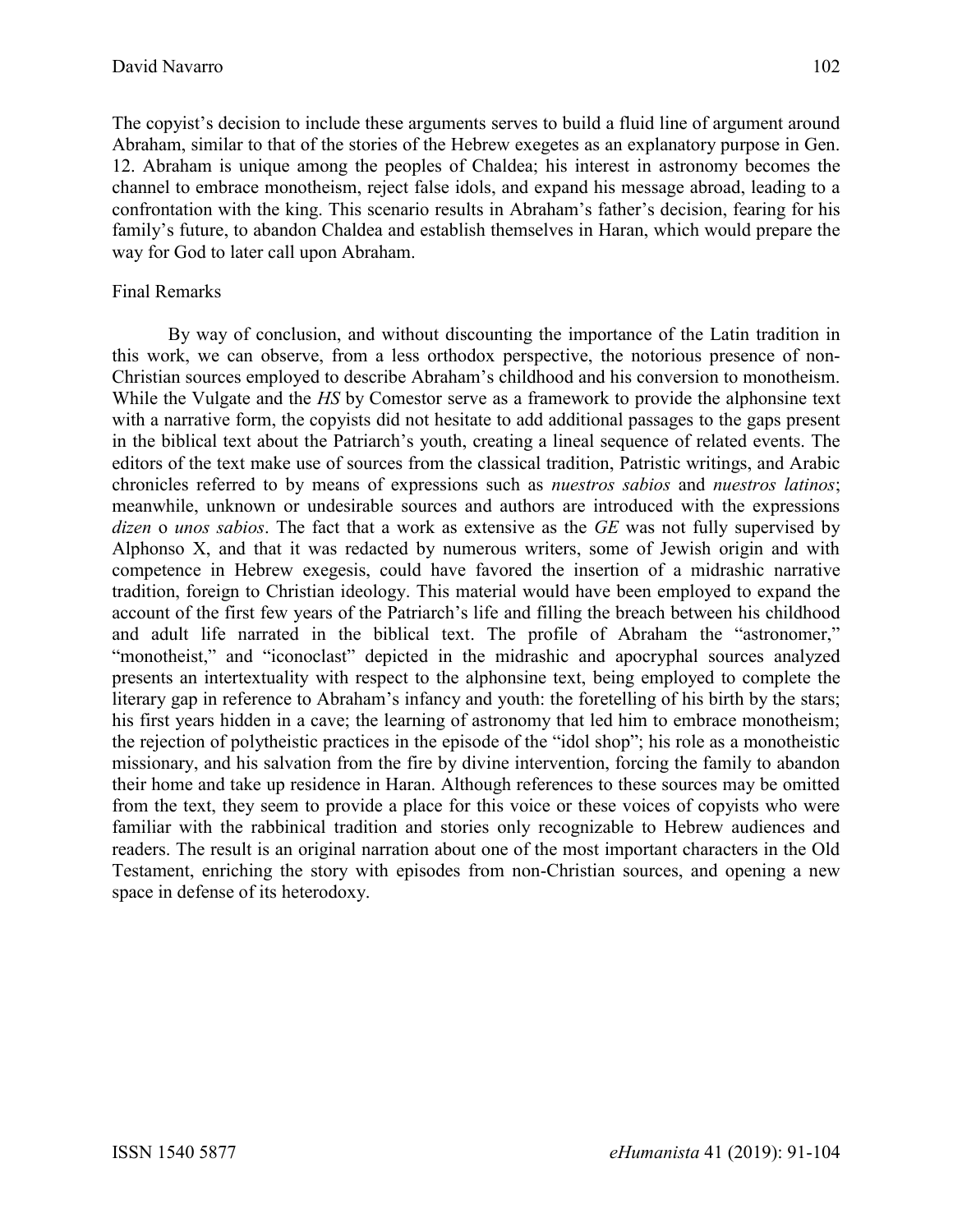### **Works Cited**

Primary Sources

- Alfonso X. *General Estoria*. Borja Sánchez-Prieto ed. Madrid: Fundación José Antonio de Castro, 2009. 10 vols.
- Berlin, Adele & Marc Zvi Brettler eds. *The Jewish Study Bible*. Oxford University Press: New York, 1999.
- Charlesworth, James H., ed. *The Old Testament Pseudoepigrapha*. New York: Doubleday, 1983- 85. 2 vols.
- Cohen, Seymour J., ed. *Sefer HaYashar / The Book of the Righteous*. New York: KTAV Publishing House, 1973.
- Comestor, Petrus. *Historia Scholastica*. George Stampel ed. Munich: Bavarian State Library, 2011.
- Flavius Josephus. *Jewish Antiquities*. H. J. Thackeray tran. Cambridge, MA: Harvard UP, 2014. Vol. I.
- Freedman, H., and Simon, Maurice eds. *Midrash Rabbah. Genesis*. London: Soncino Press, 1961. Vol. I.
- Friedlander, Gerald ed. *Pirqe de Rabbi Eliezer (The Chapters of Rabbi Eleizer the Great)*. New York: The Bloch Publishing Company, 1916.
- Ginzburg, Louis. *The Legends of the Jews*. Philadelphia: The Jewish Publication Society of America, 1909-38. Vol. I.
- James, M. R. *The Biblical Antiquities of Philo*. New York: MacMillan, 1917.
- Mehlman, Bernard H. "The Maaseh Avraham Avinu Alav HaShalom: Translation, Notes, and Commentary." *CCAR Journal: The Reform Jewish Quarterly* 12. 1 (2012): 3-28.
- *Midrash Tanhuma Yelalmmedenu*: *An English Translation of Genesis and Exodus from the Printed Versions of Tanhuma-Yelammedenu with an Introduction, Notes, and Indexes.* Samuel Berman tran. New York: KTAV, 1996.
- Whiston, William tran. *The Works of Flavius Josephus*. Auburn: John E. Beardsley, 1895.

Secondary Literature

- Alvar, Manuel. "Didactismo e integración en la *General estoria* (estudio del Génesis)." In *La lengua y la literatura en tiempos de Alfonso X. Actas del Congreso internacional (Murcia, 5-10 de marzo de 1984)*. Murcia: Universidad de Murcia, 1985. 25-78.
- Bakrī, Abū ʻUbayd. *Geografía de España / Kitāb Al-Masālik Wa-L-Mamālik: Introducción, traducción, notas e índices*. Beltrán E. Vidal ed. & tran. Zaragoza: Anúbar Ediciones, 1982.
- Bautista, Francisco. "El renacimiento alfonsí: *renovatio* y saber en la producción cultural de Alfonso X (1252-1284)." In *La cultura en la Europa del siglo XIII. XL Semana de estudios medievales*. Estella: Gobierno de Navarra, 2013. 85-96.
- Bel Bravo, María Antonia. *Sefarad: los judíos de España*. Madrid: Sílex, 1997.
- Blecua, José Manuel ed. *Don Juan Manuel: Obras completas*. Madrid: Gredos, 1981. 2 vols.

Castro, Américo. *España en su historia: cristianos, moros y judíos*. Buenos Aires: Losada, 1948.

Catalán, Diego. "El taller historiográfico alfonsí. Métodos y problemas en el trabajo compilatorio." *Romania* 89 (1963): 354-375.